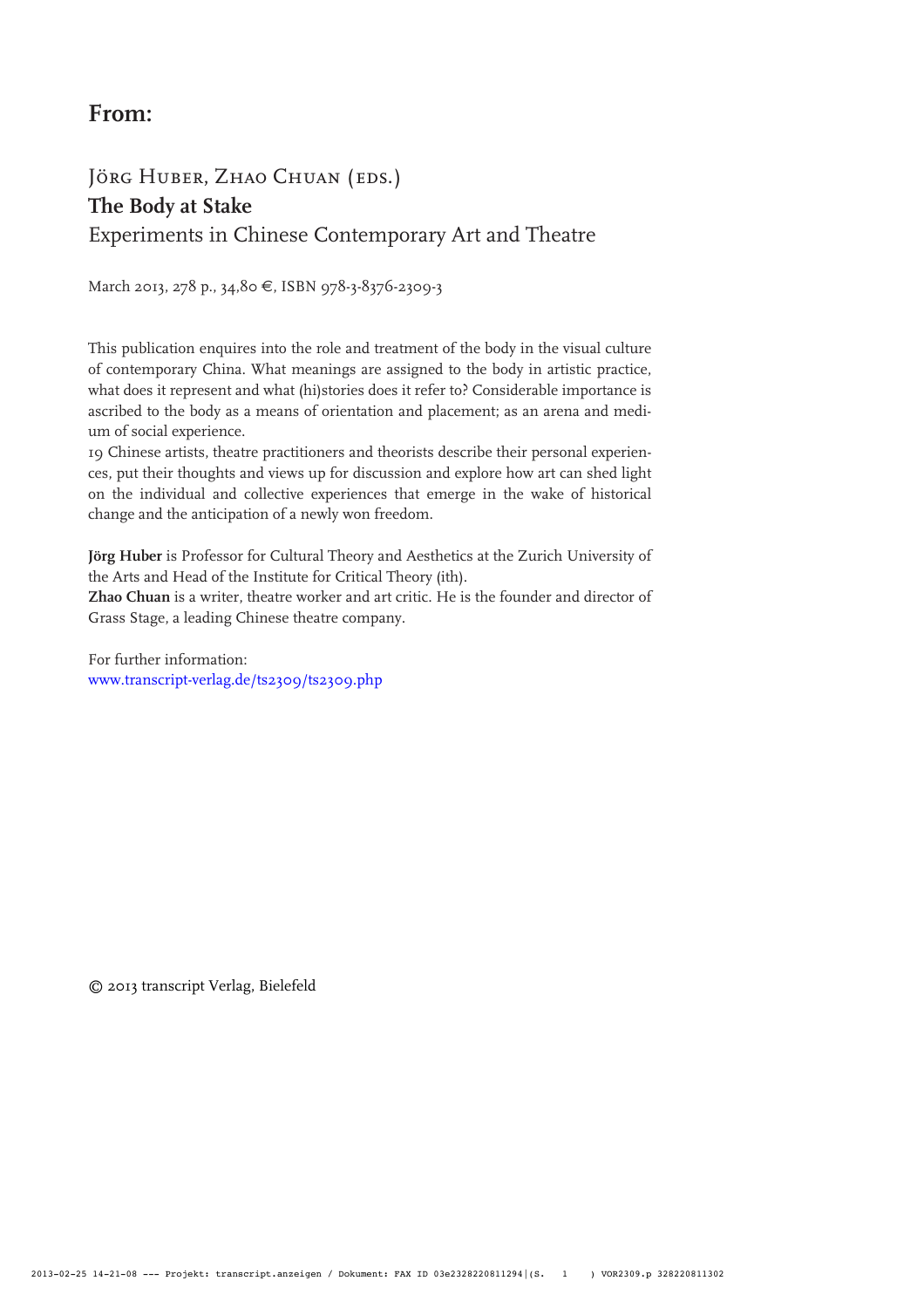## Content

Preface Jörg Huber | 7

The Genealogy of the Politics of the Body in Contemporary Chinese Culture Zhang Nian | 17

Fragments of the Body in Chinese Contemporary Art Zhang Hong | 29

The Politics and Poetics of the Body Gao Shiming | 43

A Talk with Xiang Jing Zhao Chuan | 53

Portrayal, Definition and Reconstruction of "The Body" in Contemporary Chinese Photography Gu Zheng | 67

Caught in Art's Haze Lu Yinghua | 87

Physical Odyssey Zhao Chuan | 99

The Physical Body on the Grass Stage Li Yinan | 113

Physical Rebels Li Ning | 121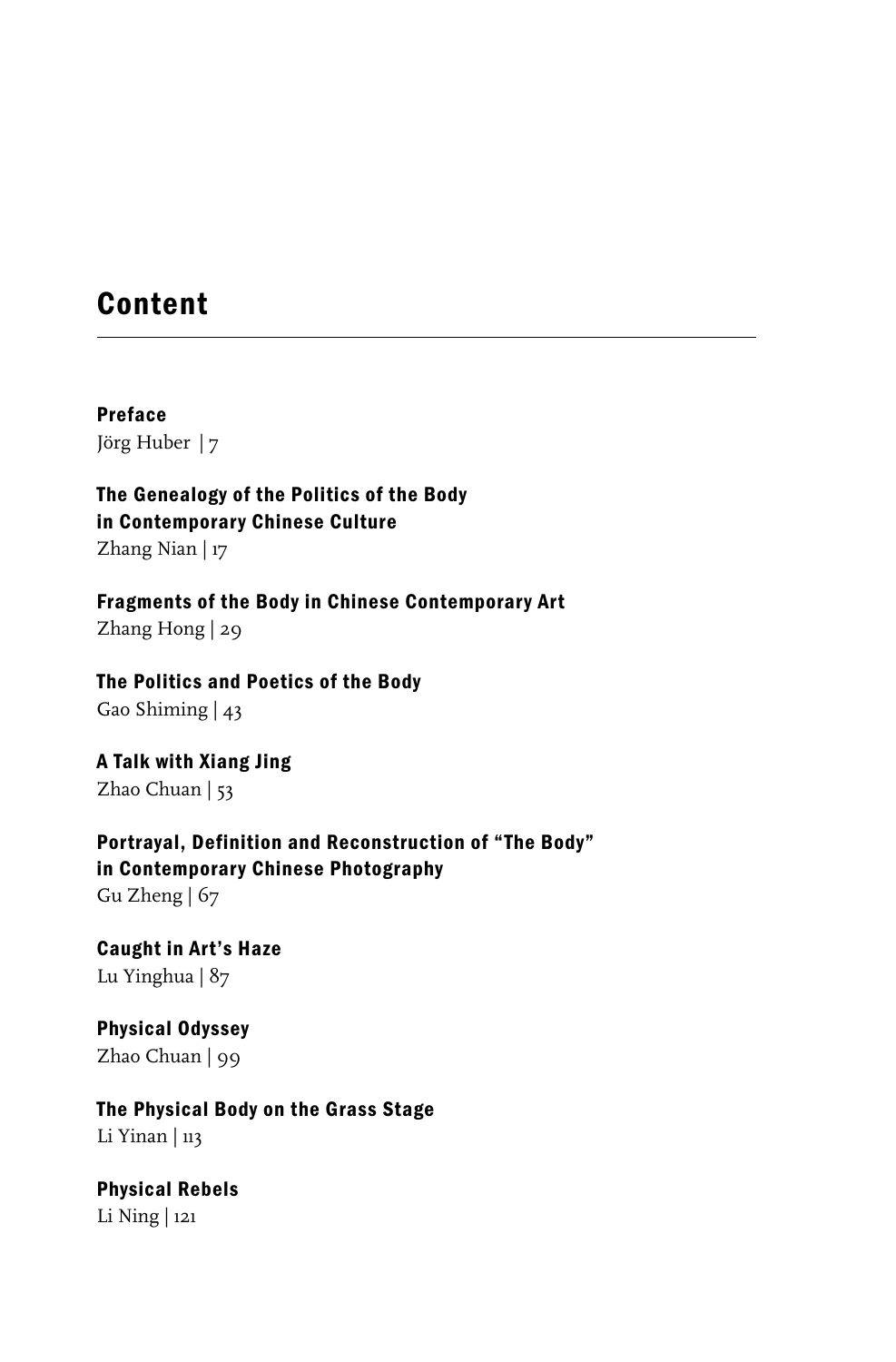Female Memory Begins with the Body

Wen Hui | 131

Theatre: Memory in Progress Wu Wenguang | 135

The Body as Strategy for Action in the Taiwanese Cultural Field Three Stages of Practice and Progress, from Martial Law, Abrogation, to the Post Martial Law Period Amy Cheng | 145

#### Edges of the Modernist Framework and Beyond

The Lifework of Hsieh Tehching, Hsieh Ying-Chun, Wu-Chong-Wei,Graffitist Huang, DINO and Tsai-Show-Zoo Lin Chiwei | 157

Picture Essay Jörg Huber, Zhao Chuan | 183

Twelve Flower Months Chen Lingyang | 209

A Talk with Jin Feng Zhao Chuan | 217

Discussing the Works of Xi Ya Die and Yan Xing

Yang Guang, Zheng Bo | 231

My Art and the World Lu Yang | 245

An Interview Cao Fei | 257

A Concept of Beauty Yang Fudong | 263

The Authors | 271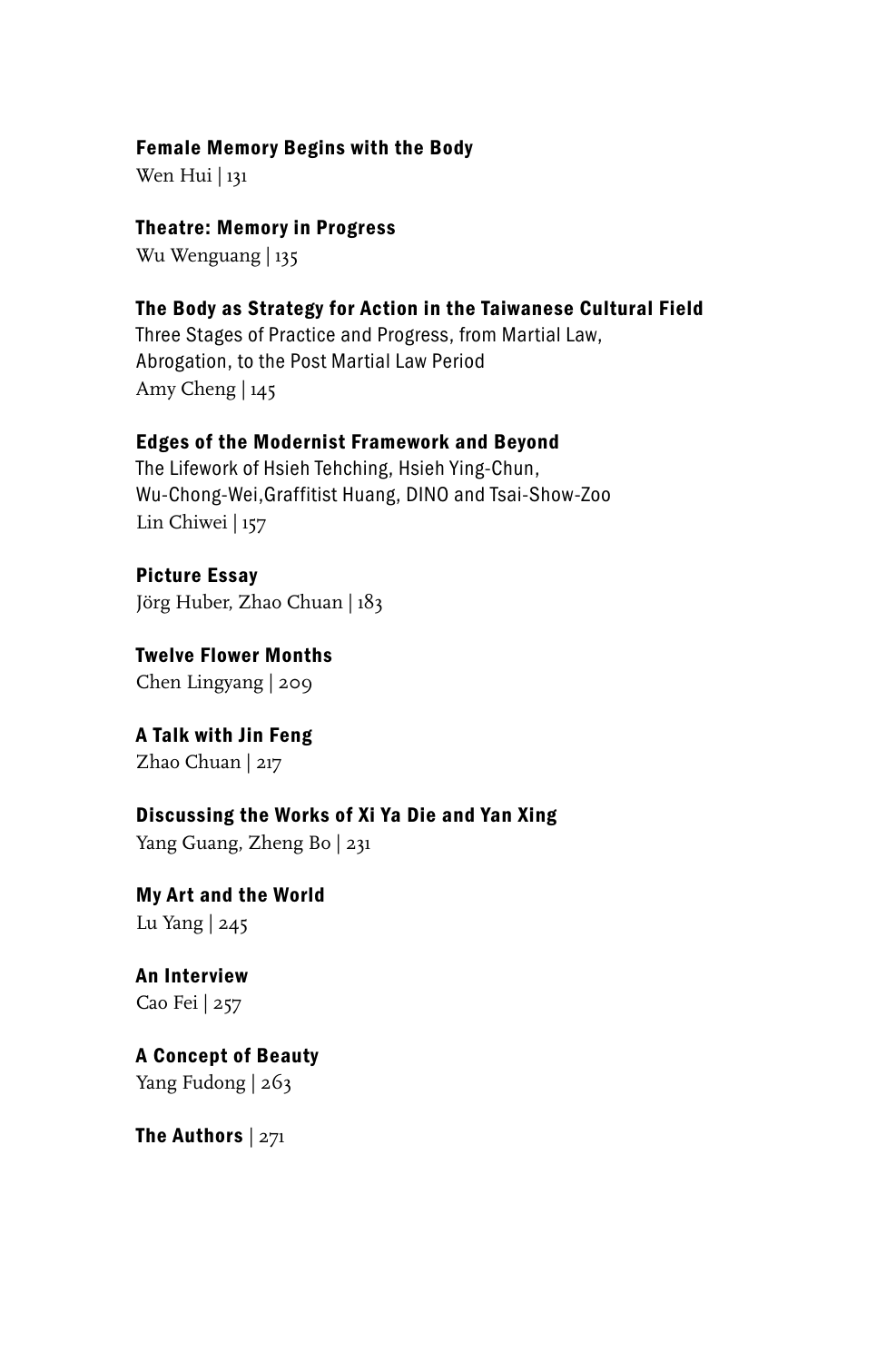### Preface

The present publication enquires into the role and treatment of the body in the visual culture of contemporary China (and Taiwan Region). What meanings are assigned to it in artistic practice, what does it represent and what (hi)stories does it refer to? On one hand, great importance is assigned to the body in discourse here in the West with a view to techno-ecologies and biopolitics, making one wonder whether and how these concerns are dealt with in other cultures; on the other, it is astonishing how the body has been brought into play following the cultural evolution, making it a salient factor in art and discourse. A few brief remarks follow.

The art of the Cultural Revolution essentially ignored the body as self-contained material or subject matter. It was always and only a schematic adjunct of religious, cultural and social exigencies. Under Mao, the body was an ideological medium, functionalized and brought into play, if at all, to serve pathetic, formalized purposes: exaggerated or ignored. Some of the contributions in this publication discuss the paradoxes attendant on these paradigmatic revolutionary bodies. Generally speaking, artists had to find themselves in the wake of the Cultural Revolution and redefine their role and function as professional, freelance practitioners within the triangle of art, life and the public arena. This applied across the board, initially overshadowing the question of gender. Determining where one stood as an author was related to self-determination as an individual, as a subject and a self, and, in the final analysis, as a self-contained entity in a society undergoing a process of profound differentiation. It is, of course, imperative to examine the Chinese perception of the terms 'individual', 'subject' and 'self' as these cannot be transferred one-to-one to our cultural context.

Substantial importance is ascribed to the body as a means of orientation and placement, for it is itself an arena and medium of social experience. The challenge lies in exploring how art can represent the individual and collective experiences that emerge in the wake of historical change and the anticipation of a newly won freedom. That also entails finding artistic means to express suffering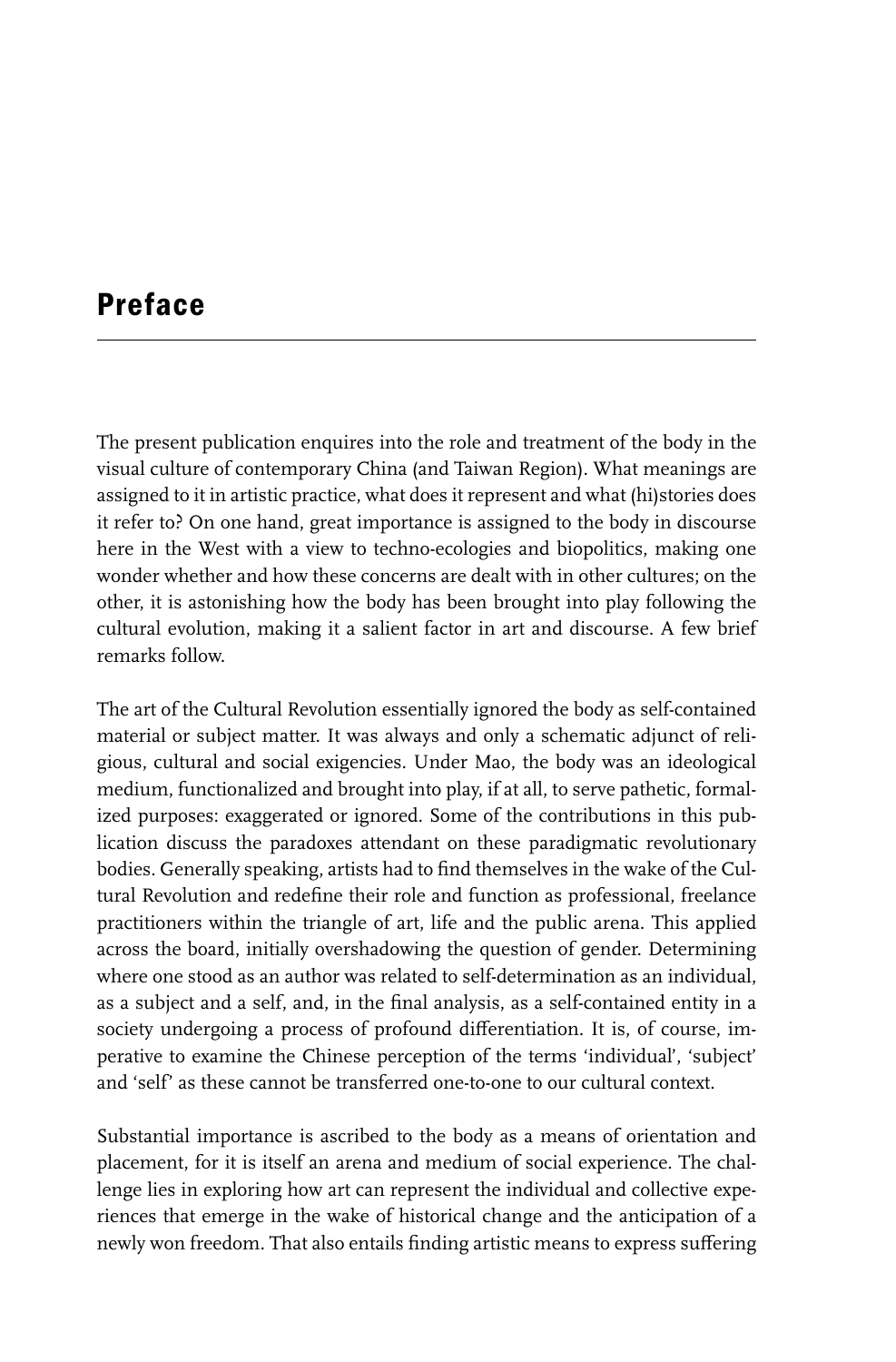and desire, wishes and ideas, anger and criticism. Two contesting aspects form the background to these developments: on one hand, the appreciation of tradition as an ethical and moral fabric combined with the idea of harmony between human and whole, between culture and nature, so that the body is never really a 'problem' and certainly not a locus of independent detachment; on the other hand, the increasingly acute awareness of all the manifold processes of subjectivation, advanced and made possible by 'modernism'. The body becomes the arena in which art pushes these contradictory trends to almost inconceivable extremes, waging a battle on the cusp between discipline versus self-determination; between control versus libidinous manifestation; and between the pathos of valuing life and the physical versus the self-abasement and contempt of creaturely existence to the point of killing oneself (Zhang Shengquan) and ritualizing torture-like practices. One is struck by the often vehement, expressive forms and procedures enlisted in displaying a physical (and mental) aesthetics of transgression – without explicitly involving the body as a self-contained subject matter of art. It is above all a means, a material, and a medium of criticism, polemics and protest. Expression, pure and unadulterated.

It has only been about ten years since the body began to figure as the inspiration and subject matter of specific forms of reflection with the rise of globalization and the onslaught of consumerism: a culture of spectacle that operates affectively, exploiting the body as both agent and target. Is it is here that the present selection of essays sets in, following the same principle that guided our previous publication, *A New Thoughtfulness in Contemporary China*. The official art trade is not important to us (except perhaps as a foil). Rather, we are interested in the personal reflections of Chinese protagonists on what is actually physically happening today with regard to their bodies and those of others, in spirit and soul and on a variety of stages. Zhao Chuan and I asked artists, theatre practitioners and theorists about their personal experiences, their thoughts and views, and also their experiments in implementing them in practice. We hope, of course, that these reports, conversations and thoughts will attract an interested public not only in the West but in China as well.

Before continuing with this synopsis of contributions, I would like to thank all of the contributors, translators and image editors for their commitment: Chi-Wei Chang, Paul Gladston, Kate Griffiths, Lorenz Helbling, Kirk Kenny, Eva Lüdi Kong, Catherine Schelbert, Benjamin Marius Schmidt, Gavin Shen, Dora Tan, Helen Wallimann, Wu Meng, Yu Lin Na and Ouyang Yu. My very special gratitude goes to my friend and co-editor Zhao Chuan for a truly inspiring and fruitful collaborative venture.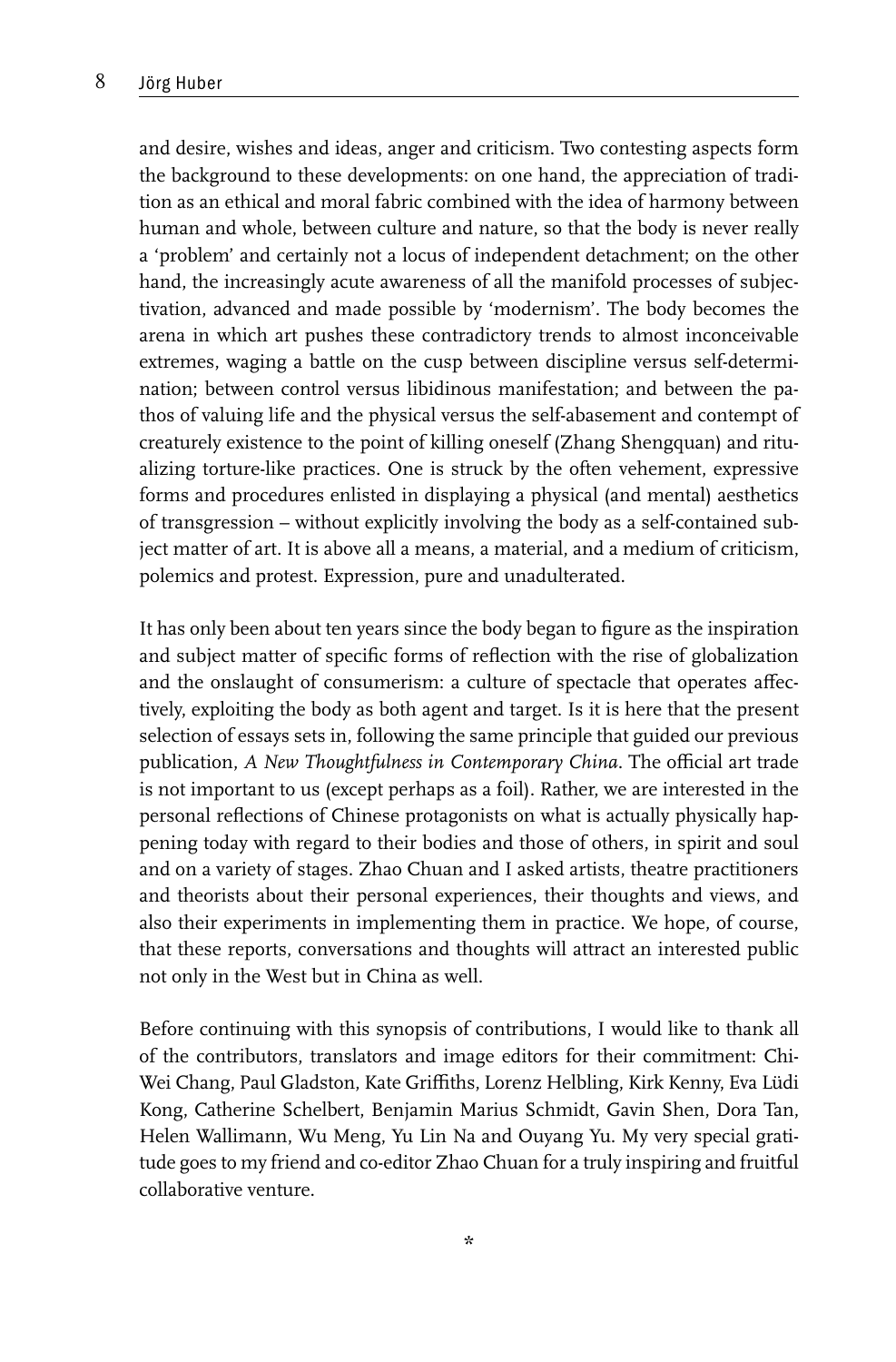**Zhang Nian** approaches the body as one of the greatest challenges in the culture and politics of China. In the Cultural revolution, provocation appeared in paradoxical shape. On one hand, the body (and its sensations) was the enemy of the revolution, the symbol of the counterrevolution and a bourgeois consciousness. It was diametrically opposed to the pure consciousness represented by the revolution and embodied in the ideology of Communist Party. On the other hand, how could/should the proletariat acquire an awareness of the body, for it has no body at its disposal, having surrendered it to the revolution. As the revolutionary movement progressed, the dualism of body and soul established itself as a constant. The notion of the enemy was logically bound up with this dialectic: the enemy was not only on the outside, in other people, but also on the inside, in a false consciousness. And yet the body was the very foundation required to bring about a change of consciousness. As pinpointed by Deng Xiao Ping, the people need bread, not ideology. A materialism emerged in opposition to the 'spiritualisation' of the revolution that corresponded to changing currents in economic developments. The call for a renewed significance of the body thus came from another side as well. Mass culture and consumerism advanced the possibility of bringing it into play again against political ideologies and hence also against the voices that denounced these new possibilities as capitalistic decadence: "The re-emergence of the body's needs brings China's modernity back to its starting point to liberate the 'body' once again." And, as Zhang Nian writes, this can only succeed from the bottom up and not from the top down, that is, from the body itself and not from some ideological imperative.

"The body in socialist revolutionary movements is the physical carrier of classconsciousness and the main site of class struggle." Taking a similar point of departure, **Zhang Hong** eloquently demonstrates how the revolutionary body was officially represented and deployed in Chinese art and culture. He also shows how the body as subject matter was and still is factored into performance art by critical and contrary art practitioners. The question arises whether these are simply different modes of functionalizing and deploying the body for various purposes and goals. Zhang Hong underscores the critical necessity of taking a closer look at the (self)-reflection involved in an artist's practice and at the potential of communicating art through life, in other words, transferring it to the practice of life itself, as eminently illustrated by Ai Weiwei in a diversity of projects.

According to **Gao Shiming**, Xiang Jing's sculptures of human figures, as 'All', 'Any One' and 'Every One', encourage inquiry into the ego, the subject, and into Heidegger's 'one'. Gao Shiming elaborates the way in which the artist's individual, portrait-like figures evolve into monologic bodies. He situates her experimentation with the single 'individual among many' in the larger context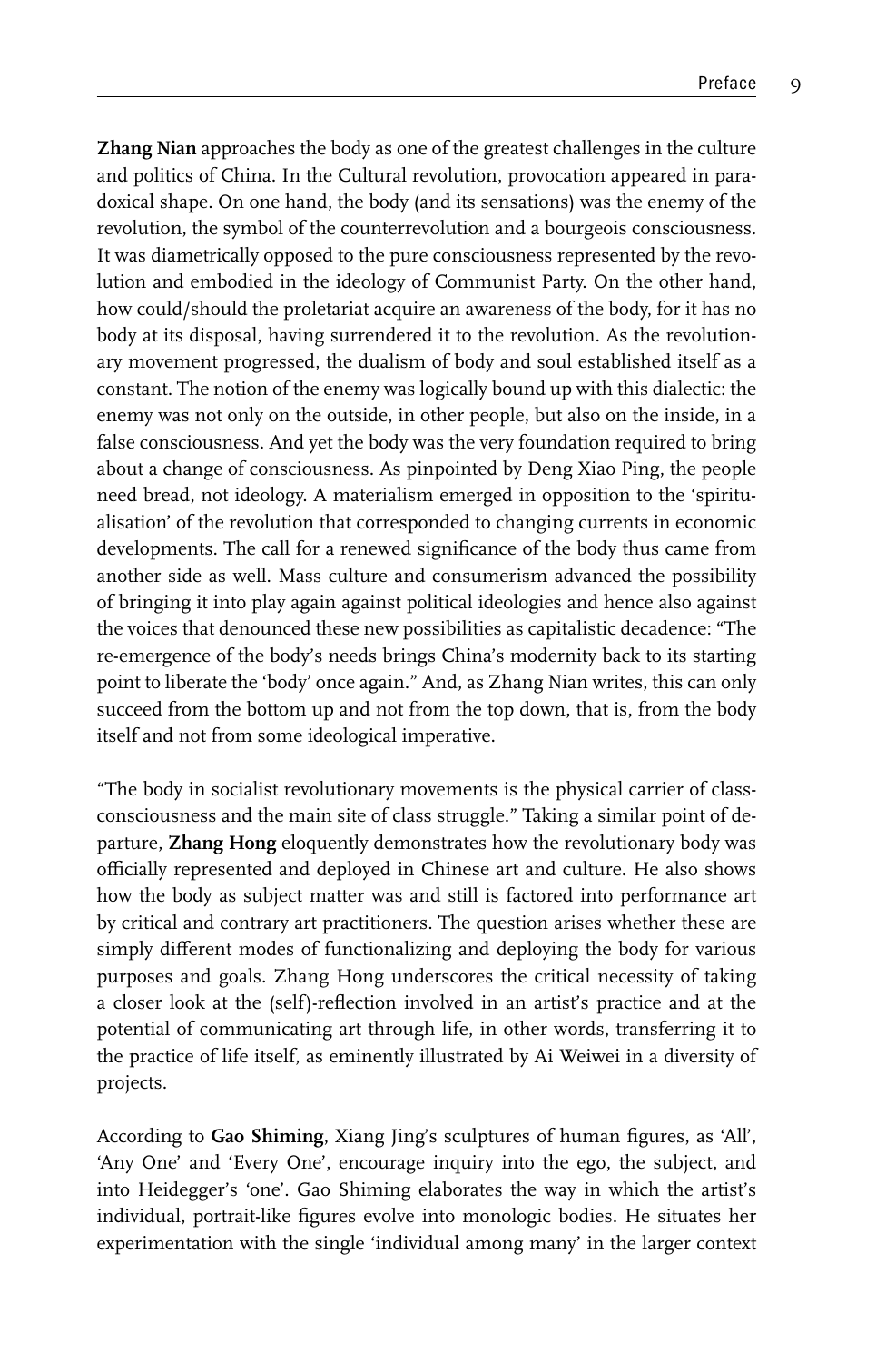of Western notions and interpretations of the body, from Plato to Foucault and from ancient sculpture to Cindy Sherman. Within this framework, he addresses a poetic soliloquy to *Your Body*, a seated figure that is one of Xiang Jing's key works. It is a large figure, a body with none of the features that define an individual. It is marked by divestment: a physical body, flesh, the figure that has lost its self in consumerism and all the other accoutrements of contemporary life. A body that belongs to no one, unsettling in its anti-monumental monumentality, a striking body – "like a sudden and unexpected prick amidst the even density of reality". A body that begins talking about herself, an exposition of spirit and soul, beyond the symbols and narratives that are constantly ascribed to it, classifying it. "The body rocks the decadent soul", as sung by the Chinese pop star Cui Jian.

In a conversation with *Zhao Chuan*, **Xiang Jing** has the opportunity to speak for herself. Among other works, she refers to *Your Body* in elucidating her artistic experimentation with a kind of existential corporeality. The body is a medium through which sensations and feelings are experienced, starting with her own body and moving on to sensitive observation of others. Her work is about the 'self', the person, a state of being, a generalized state, which – precisely because it is general – can only enter art through a radical subjectivity, through a firstperson narrative style. This notion of a 'Humanum' opens a space for a third being beyond the (power) struggles of (gender) contradictions: in other words, the practical experience of life, and not an abstract programme. "Your Body" is therefore our body; the sculpture touches a fundamental chord and it also means "pain, distress, comfort, depression". "What I'm waiting for is that moment when the piece acquires a soul and comes to life before my eyes." The figure looks at us: "When that happens, it really feels like I'm standing face to face with a real person."

With an expert, panoramic eye, **Gu Zheng** describes the historical and cultural transformation of the last 30 years as mirrored in photography. He distinguishes three 'genres' and artistic approaches: first, the documentary trend, which observes how the body bears witness to an age or 'documents' the ideal images of the imagination; secondly, the body as a medium of expression, of performativity; and thirdly, strategies of staging bodies. At the same time, he discusses fundamental questions such as the role of realism in the medium of photography and artistic practice in various historical and social contexts: the documentary and the metaphorical; agitprop and the political effectiveness of art; the role of the author in the context of various media, etc.

**Lu Yinghua** directs her attention to the same period, focusing, however, on the development of performance art, specifically work with and on the body of the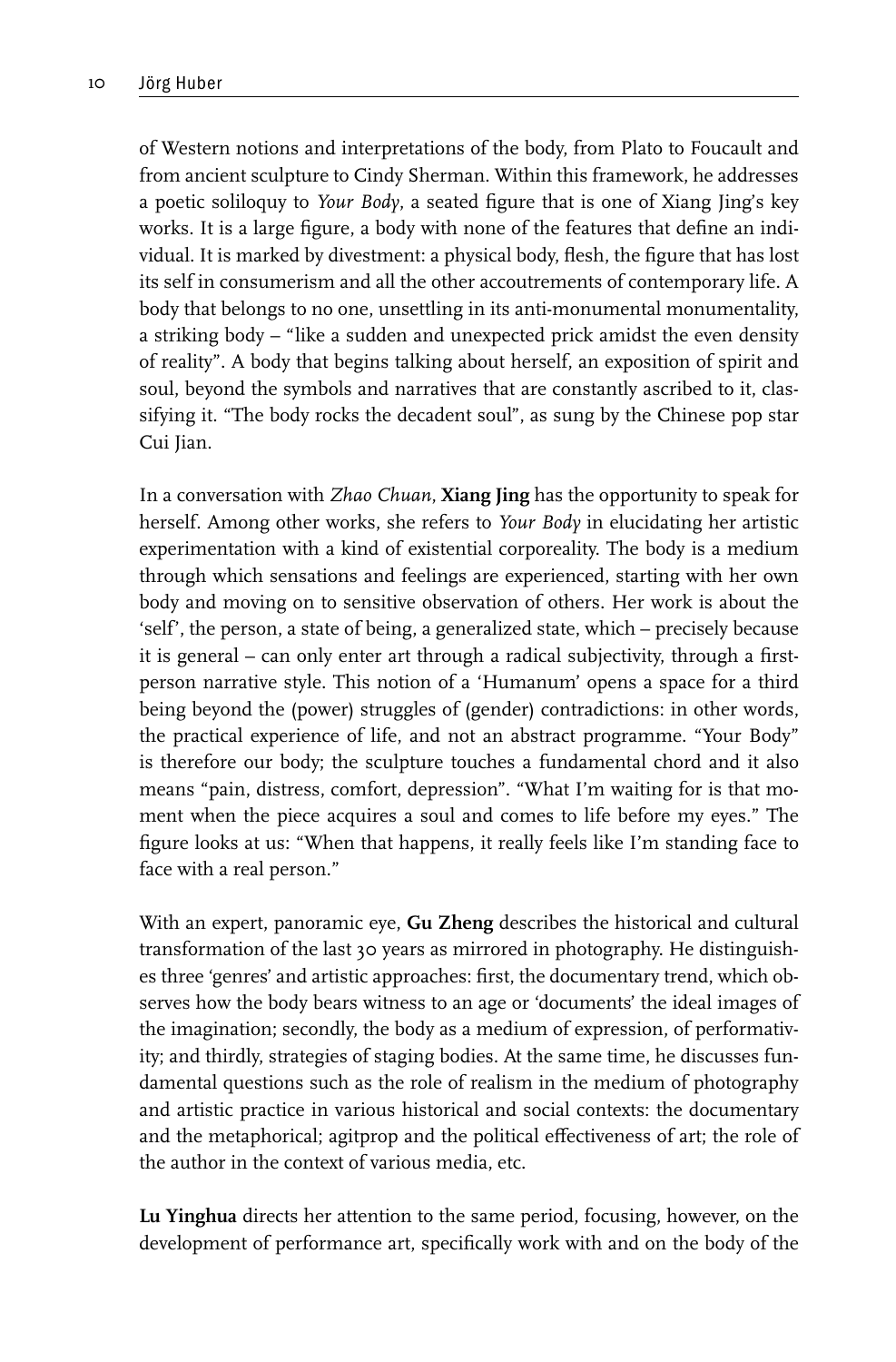artists themselves. Lu Yinghua emphasizes the importance of the raw physical energy and the mental state in body performances. They are about emotions and affections, intuition and instinct, about the unpredictability and uncontrollability of experience. In foregrounding the mediation of everyday life, of one's own existential situation, it is the artistic process rather than the finished 'work' that is crucial. The qualities that mark artistic work with the body over the past three decades run into counter tendencies of art formatted on the basis of the burgeoning art market and the art industry along with the contexts that take their cue from art criticism and a discourse influenced by the West and by specific political ideologies. Art itself plays second fiddle; the personal commitment, the vibrant energy, the significance of aesthetic experience, and the power of resistance, all of which distinguish the body performances, are left waiting in the wings. The bitter conclusion reads: "Nowadays art is more or less manufacturing and artists are one and the same as entrepreneurs. One observation that especially stands out when surveying the new direction of the industry is that we no longer see any emotionally potent, engaging works involving the physical body."

This applies equally to the power and energy of the body on stage: "I certainly would not hesitate to sacrifice a dialogue and storyline to let this group of performers let loose their unbridled energy so visibly and unmistakably in plain, public sight. For our Grass Stage group, the only thing we had was this raw, physical energy: an energy that ignored the rules." Thus does **Zhao Chuan** describe his theatre Grass Stage, a company of lay people. Its aim is to relate to the everyday, to engage in a critical investigation of the socially embedded body and of public space. That means performing in a variety of places and even creating venues. In the cultural history of China, the author writes, the body was not an issue. When it did appear, it was always clothed and represented in keeping with the figure's social status and later with political ideologies: the body of the farmer, the soldier, the revolutionary hero. This concept of the body and its representation also prevailed in the culture and tradition of official theatre. The introduction of capitalism, consumer culture and globalization offered means of escaping these formats but led in turn to other forms and strategies of body branding. By working with lay people, Grass Stage explicitly opposes both ideologies and resists the constraints of commercialization; theatre is used to express distinctly personal, singular experiences and to advance the body as place and agent of individual expression, protest, everyday communication and self-determination.

The way in which this can succeed is described by **Li Yinan** as spectator. She sees the group's "realistic portrayal of the human body" as their "greatest weapon" in resisting ideological rigidity, capitalistic commercialization and the authority of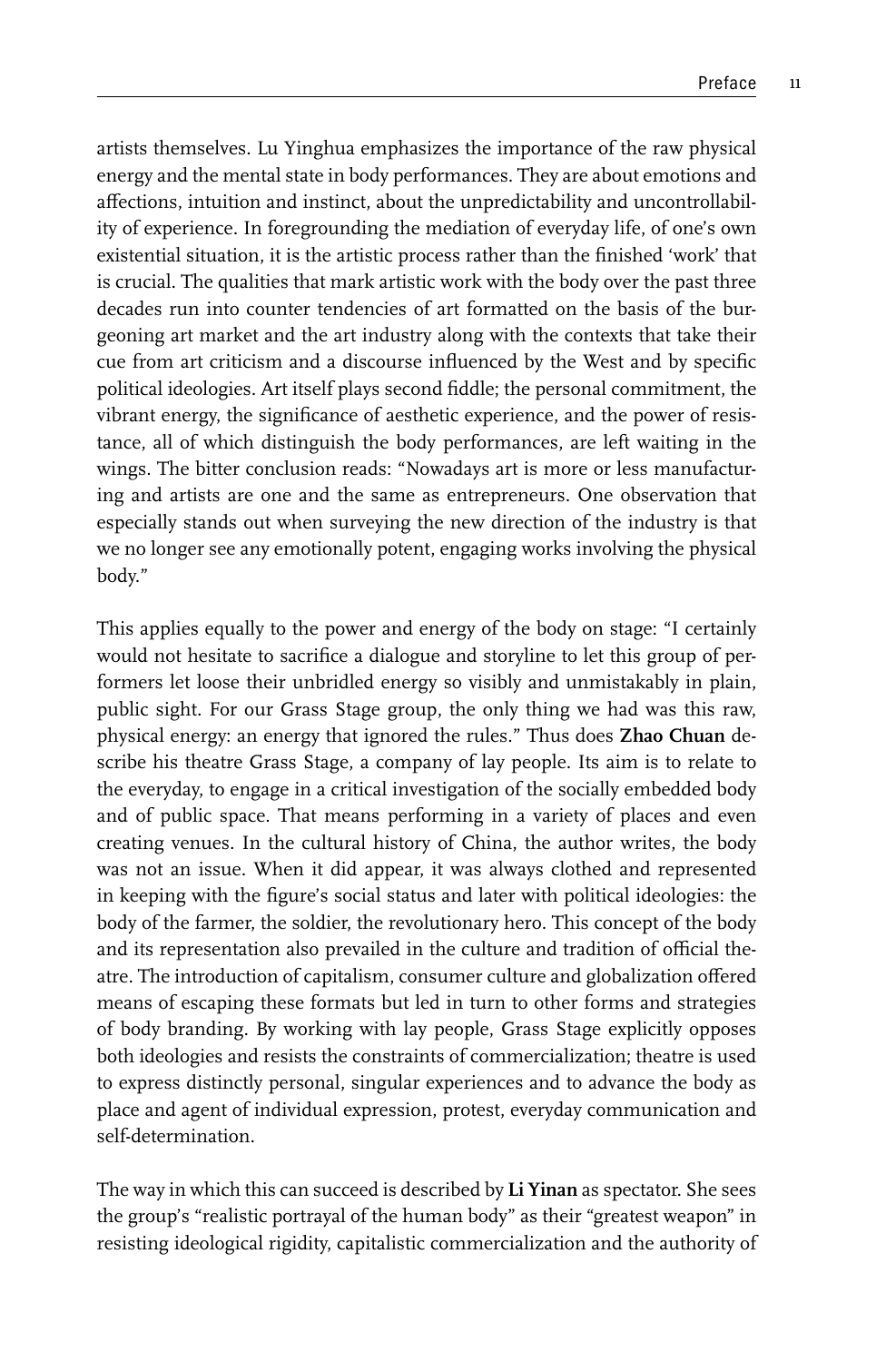classic theatre. Of interest here is the debate on how 'realistic' and 'true' are to be understood and how such ideas and objectives can be given shape. This leads to the question of the relationship between theatre and consumerism, with a topdown rhetoric turning into interaction with the public and becoming a "social project as a kind of community workshop" (see Zhang Hong's reference to Ai Weiwei). It is a shift from flaunting the body to working with it and, even here, this shift involves the question of (class) consciousness.

To liberate body expression from the alien (particularly Western) imposition of artistic standards and the art trade is also a core concern for **Li Ning**. His theatre work with lay people foregrounds the body of the individual and personal experience. His physical theatre takes place in everyday surroundings; the actors use their bodies to create a physical presence that interacts with the things around them. "It's the process of using the body to rearrange a real space into a new reality." The context is therefore not simply a stage; it is analysed and expanded in the process of acting. The bodies of the actors are like paintbrushes; practicing and acting is a form of sketching: the aim is not to interpret a given script but to be driven from within to move out of oneself. In this way, the exposition of the self and the surroundings intersect. The eccentric interpretation of the body and physicality that emerges in these experiments is diametrically opposed to any of the conventions and criteria that ordinarily apply to both the production and reception of theatre, dance and performance.

Everyday lived experience is also **Wen Hui's** point of departure. She is active in dance and theatre, so that the body is crucial as a means of expression especially with a view to her own situation and genealogy. The body is the place and medium of memory, through which the individual remembers, experiences and tells his/her story: individual trails as well as social and historical parameters. Significantly, for Wen Hui, wanting to become a dancer had something to do with reclaiming her own body. In her childhood, she remembers being forced into a kind of collective body, in an act of prescribed gestures and dancing in honour of Chairman Mao. The discovery of her own body thus entails exploring memory as a process of subjectivation, and it is no surprise that the artist focuses specifically on working with women and acting out specifically female experiences and narratives.

In 1994, Wen Hui founded the Living Dance Studio in Beijing in cooperation with former filmmaker **Wu Wenguang**. His work has since shifted away from concentrating on the body of the dancer and the performer to more basic aspects of the very nature of the body and corporeality. He shares a commitment to the study of memory with Wen Hui. Speaking about certain modes of rehearsal and the development of performances lasting up to eight hours, Wu Wenguang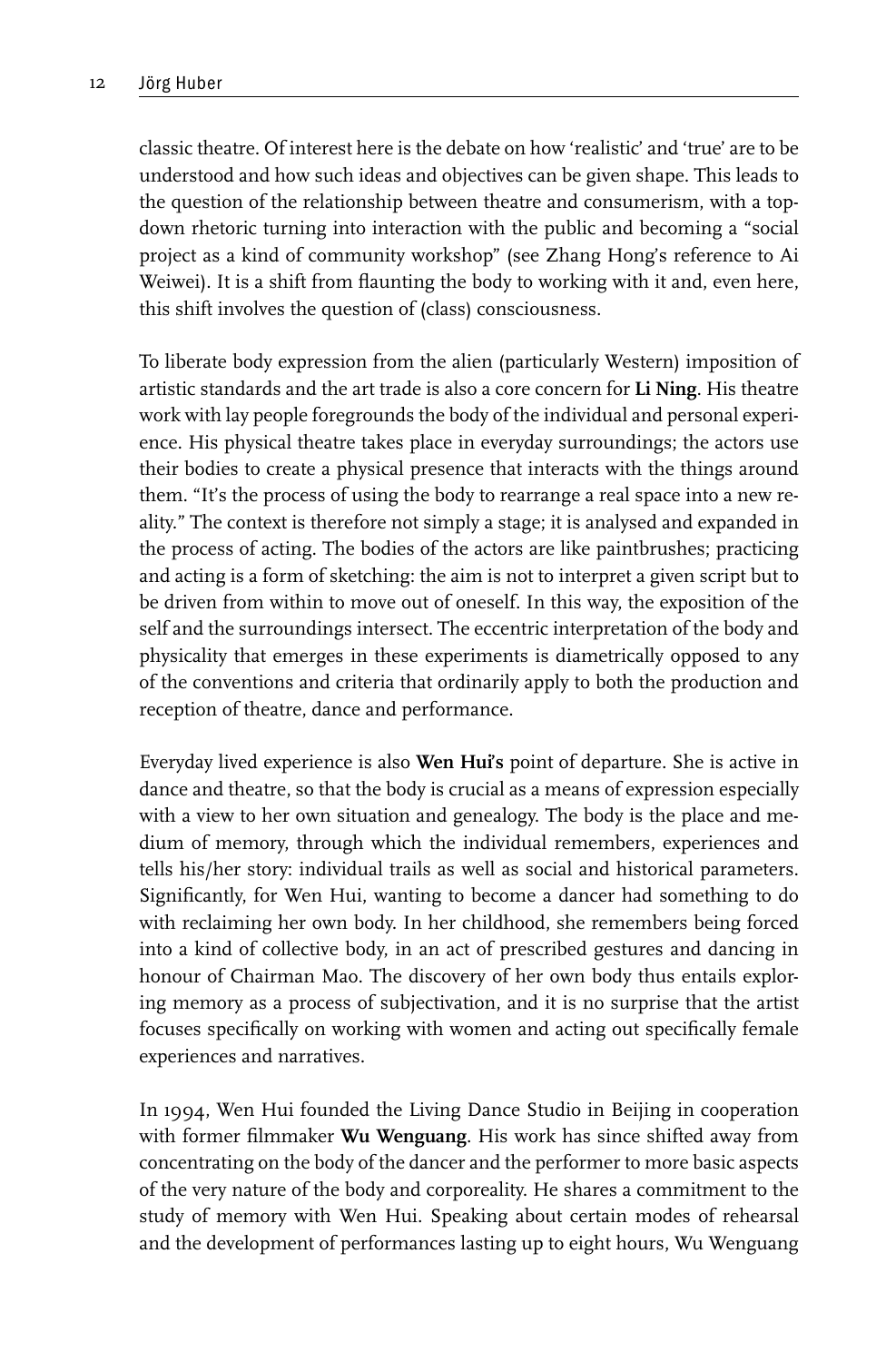impressively explains that the work is not *about* memory; instead memory is actually being processed on stage. 'Memory' is a project that went through several versions, often working with young people who in turn began telling their own stories. To illustrate, the author describes how a young woman's memories of confrontation with her parents and especially her mother led to self-discovery. (Tradition, parents, family, authority, etc. are important and acknowledged arenas of subjectivation.) Dancing is not an expression of psychology or emotion; it *is* "dancing *motions* of remembering".

"Current events write our scripts, the people are our actors and society our stage." This statement by Wang Mo-lin could be a motto of **Amy Cheng's** contribution. She looks back on three examples/phases of artistic and aesthetic protest in Taiwan, in which the body acquired special significance in the attempt to overcome martial law in the 1980s and 1990s. Wang Mo-lin, an important exponent of theatre (who also works with Zhao Chuan), devised a form of action theatre inspired by the Japanese scene. Opposition to the import of modernism from the West is expressed in experimentation with a radical aesthetics. This work focuses on the social significance of the body as a medium of remembering the period of suffering under martial law. Like Amy Cheng, the artist Chen Chieh-jen is not interested in the body as a vehicle of individual psychologies but rather as a physical element in performances, with which he conjured public space before it even existed. Using a different strategy – mounting pictures of himself in historical photographs – he too drew on memory in an attempt to reinterpret history and reveal the underlying structures of power. In addition, he used the medium of film to re-enact scenes of work and struggle with labourers at the original sites of action. The resulting fusion of fiction and reality yields an aesthetic that permits a critical revision of (his own) history. Cheng also refers to the so-called Noise Movement, which emerged among students in the 1990s and consisted of extremely physical, transgressive actions (vandalism, arson, desecration of graves, theft, the publication of perverse materials, etc.). The issue at stake now is what shape this history of resistance in body art will take in an age of globalized consumerism.

Noise music also forms the background of one of the six Taiwanese, introduced by **Lin Chiwei** in his contribution. Since the 1990s, these artists have been working in a variety of contexts, taking different approaches in exposing the paradoxes that underlie the current situation in Taiwan. Their artistic practices operate apart from the official art system, capitalistic conditions of production and Western processes of modernization. They seek to address existing traditions without shying away from the means and potential of current developments in art and the media. Although aware of the cultural concepts that circulate in the West, these artists aim to take an independent position within the framework of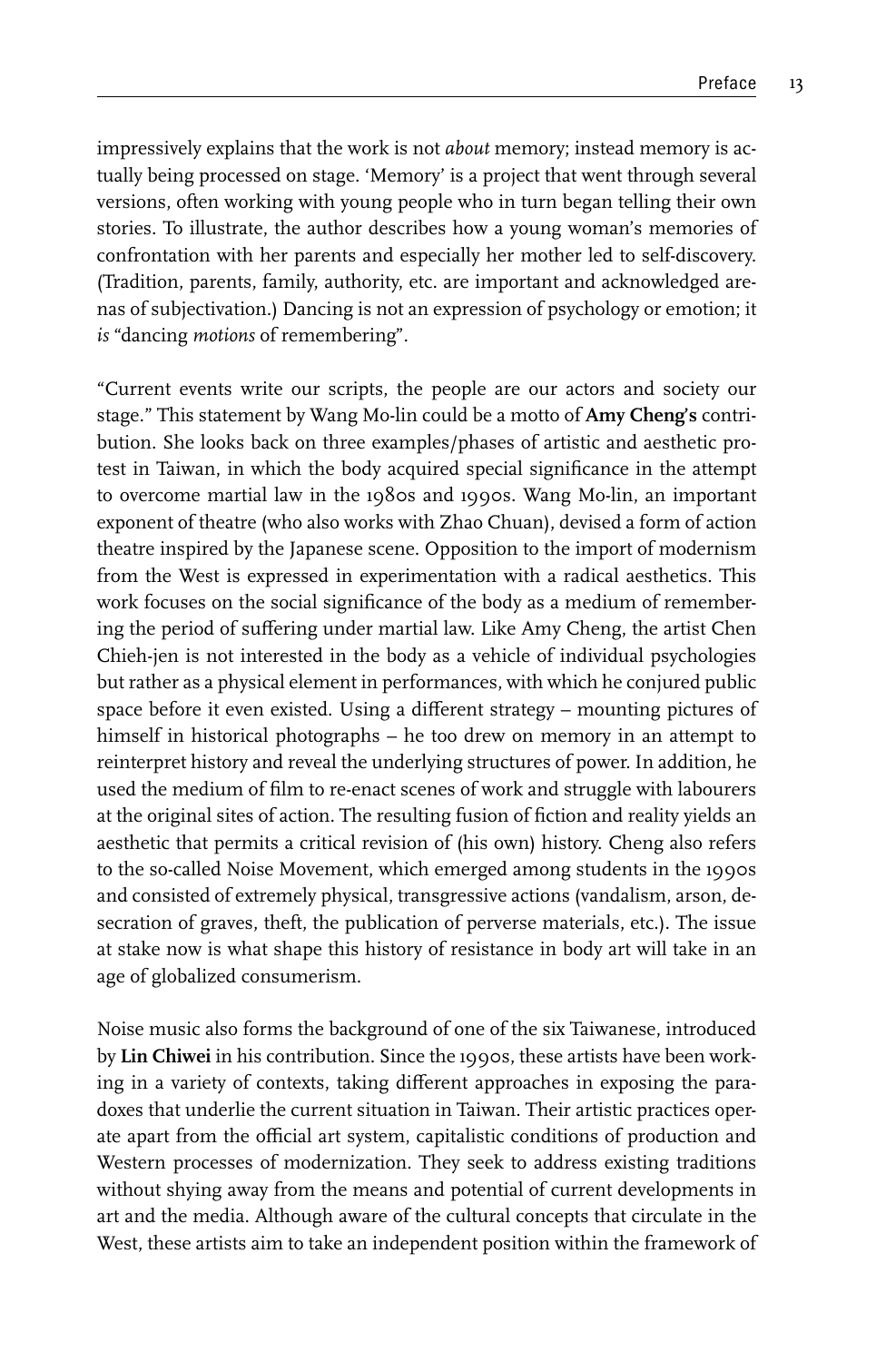Taiwan's indigenous culture. This in turn leads to contradictions since cultural operations in Taiwan are an integral part of the globalization inevitably generated by capitalism and Western modernization. It is interesting to note the way in which this art purveys art and the artist, individually assimilating known practices and genres (performance, graffiti, music, architecture, etc.) while at the same time bringing into play a sense of the unfathomable in work that is vague and open-ended, conjuring the spirit of Eastern religions and philosophies. This art defies being captured in words and eludes classification, yet is still informed with a distinctive, idiosyncratic presence that is extraordinarily radical and politically incisive. According to Lin Chiwei, the majority of the art produced in the West can barely compete in this respect, for it is not self-reflective enough to realize that it is caught up in the official fabric of modernization.

The confrontation between personal art practitioners and the official art trade also surfaces in the work of **Chen Lingyang**, who plays two roles: as Chen Lingyang in her own art and as Chen Lingyang 2 who stands on the outside. Duplication, a useful device for dealing with contrast and conflict, enables her to present controversial issues in contemporary China in such works as *Twelve Flower Months*, while at the same time commenting on them with the detached stance of an outsider. (In his conversation with Chen Lingyang, *Zhao Chuan* observes that, had she made the work 10 years ago, she would have landed in jail.) The artist uses her own body as a means of artistic expression, for reasons drawn from her own personal life experience and existence – an approach that can often be observed in Chinese body art. At the same time, her aesthetics relate to the larger context of Chinese tradition and philosophy, binding personal aspects into a more general whole. Correspondingly, the reception of her work oscillates between "poetic, erotic" and "(too) personal, voyeuristic, pornographic". Opinion is similarly divided as to whether or not her work can be classified as 'feminist art'.

The contributions repeatedly emphasise that integrating the body into art initiates a shift from the work to the process of its production and its reception, and hence a shift from a product of consumption to an inquiry into specific problems and issues. Processes and stories are the stuff of **Jin Feng**'s art. He works with 'concrete cases', usually victims and people on the margins of society or controversial figures, often using them and their bodies in the form of 'living sculptures'. His subject matter is not the human body but the social body, as *Zhao Chuan* notes in his conversation with the artist. Jin Feng explores the personal memories and processes that society tends to forget and suppress, specifically "cases" that are symptomatic of a society that promotes modernization without being modern itself. Feng's criticism is relentless: consumerism is flourishing; the political system is stagnating. The artist encounters each of his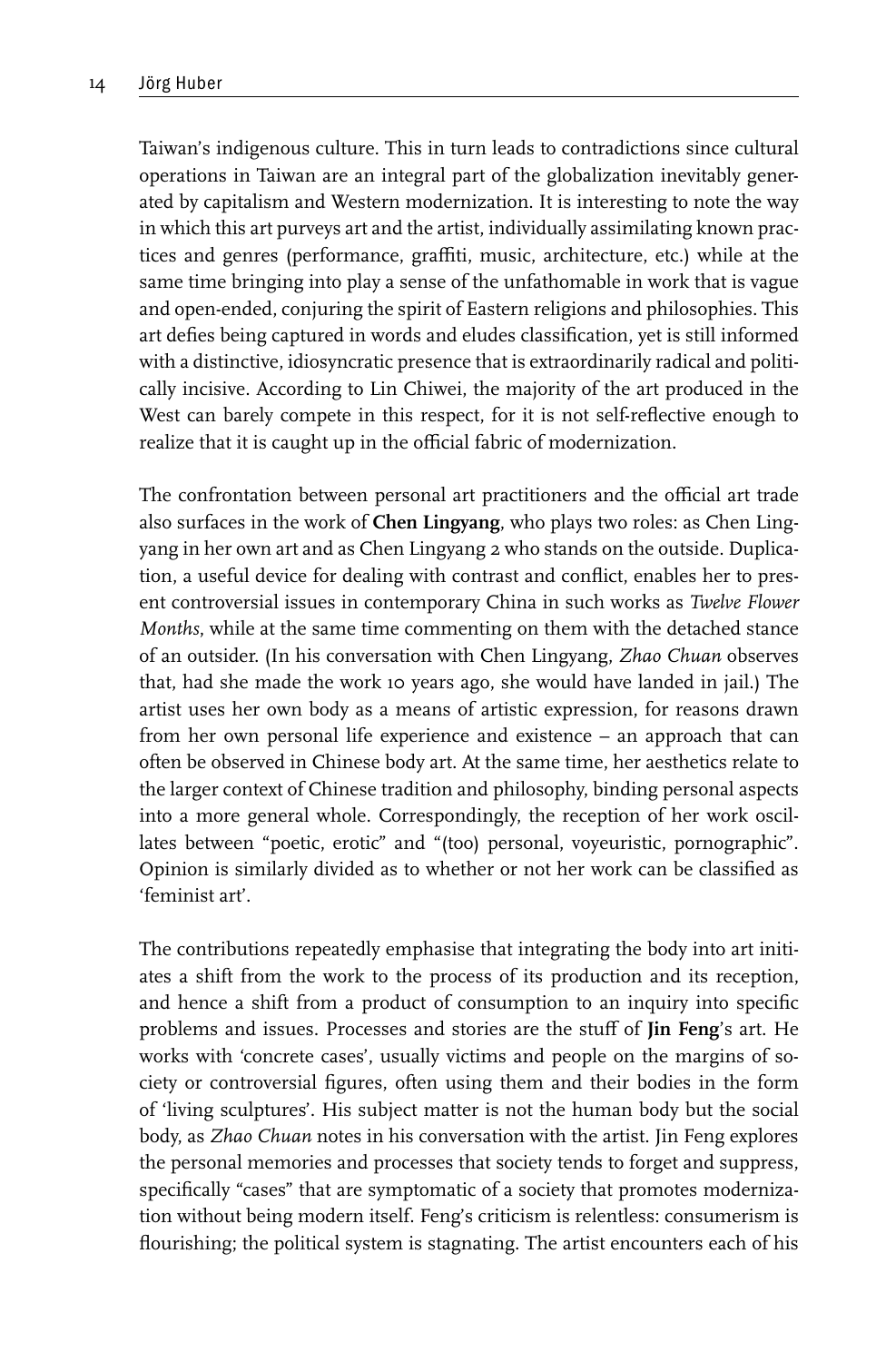Preface 15

'cases' at eye level by introducing himself as an ordinary everyday person, as a very small fish in the sea of the system: "I belong to the lowest rung of society in China." However, he does not say that just to be on the safe side. Self-criticism is an important element of his work, not least in order to preclude the risk of provocation becoming an end in itself. Questions of artistic quality are important to him, and that entails thinking about what it means to "use" and "exhibit" other people/their bodies in art. The artist has to be an intellectual; he has to stake out the framework within which he reflects on social life. He has to start with his own experiences and bring himself into play as a real person and not as an artist with a capital 'A'. Only in that way can he justify what is for him the only possible approach in contemporary China, namely an "aesthetics of pain" – and that involves the body.

The admonition of urgency also informs the conversation conducted by **Zheng Bo** and **Yang Guang** about the work of homosexual artists. Curator Yang Guang mounted China's first ever event on the subject in 2009, an exhibition entitled "Gender Diversity". In their conversation, they speak mainly about two very different examples: on one hand, an artist who comes to Beijing as a migrant worker, where he practices the traditional folk art of paper cutting, expressing the struggle between anguish and erotic lust with powerful immediacy; on the other, an artist active in the professional art trade, whose fundamental reflections take shape in a similarly radical personal performance. Such issues as the production of visibility, the social stigmatization of the 'other', the role of the audience in this art context, the conflict between private and public and the distinction between real and fictional body are addressed. The conversation clearly shows how difficult it is for homosexual artists to persist in their work (and lives) in contemporary China. In any case, the theme reads: "The body seeks liberation".

According to artist **Lu Yang**, we can never escape our bodies, and she puts it bluntly when she asks, "If there is a Creator, why create that thing called the body?" Her training in the so-called New Media has allowed her to pursue her interest in the natural sciences, psychology, neurology, biotechnology as well as the current (and future) techno universe. The materials and media of her art are the bodies of animals and people in conjunction with equipment and machines. Lu Yang does not simply make 'bio cybernetic art' for galleries; her artistic commitment is an activity that enables her to orient, position and manifest herself in present day. This necessitates an approach so radical that it takes her to the extremes of ethical and moral tolerability and ultimately to the very justification of society itself. Issues of violence and control, the ethics of life, religion and knowledge, rationalism and affects/emotions underscore this aesthetics of existence. At the core of her agenda is the way in which we perceive, think and